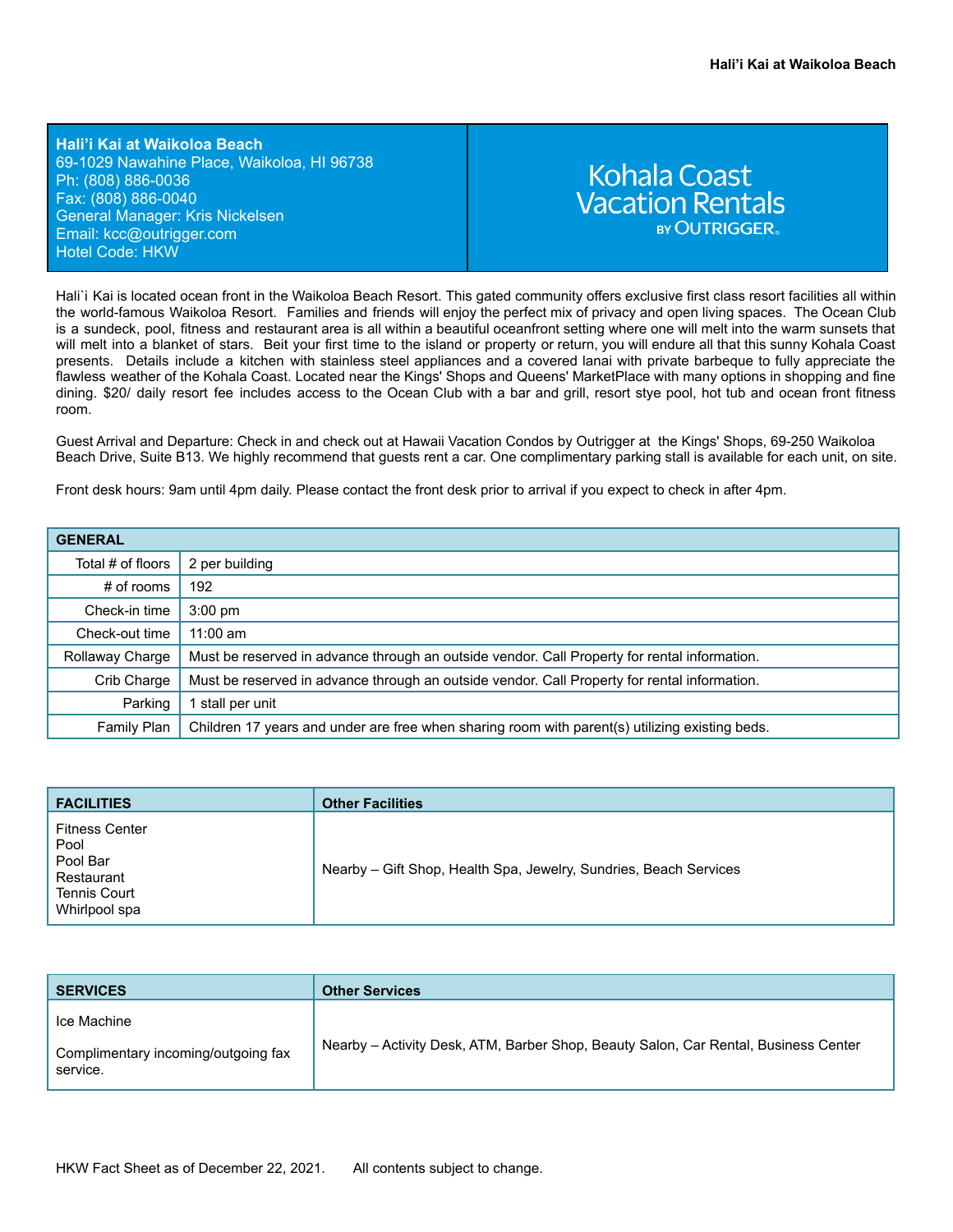| <b>SAFETY</b>                                       |                                                                                                                                                                                                                                                                                                                                                                                      |  |  |
|-----------------------------------------------------|--------------------------------------------------------------------------------------------------------------------------------------------------------------------------------------------------------------------------------------------------------------------------------------------------------------------------------------------------------------------------------------|--|--|
| Smoke Detector<br><b>Outrigger Clean Commitment</b> |                                                                                                                                                                                                                                                                                                                                                                                      |  |  |
| <b>Other Safety</b>                                 | The Outrigger Clean Commitment provides the highest standards for health and safety, and was developed with<br>Ecolab, the global leader in hospitality cleaning, to meet the Stay Safe standards of the American Hotel Lodging.<br>Property conforms to the State of Hawaii Smoke Free Law.<br>Hali'l Kai is a smoke-free property. Smoking is prohibited on property and in units. |  |  |

| RESTAURANT & LOUNGE (Hours and schedules subject to change) |           |                                     |  |
|-------------------------------------------------------------|-----------|-------------------------------------|--|
| Ocean Club Bar & Grill                                      | Pool Area | $11:30$ am – 8:00pm Monday - Sunday |  |

| <b>CATEGORY DESCRIPTION</b>                                                                                                                                                                                                                                            |                                                                                                                                                                             |                          |            |                    |
|------------------------------------------------------------------------------------------------------------------------------------------------------------------------------------------------------------------------------------------------------------------------|-----------------------------------------------------------------------------------------------------------------------------------------------------------------------------|--------------------------|------------|--------------------|
| Room<br>Code                                                                                                                                                                                                                                                           | Room Name                                                                                                                                                                   | <b>Size</b><br>(sq. ft.) | Max<br>Pax | <b>Description</b> |
| PH063                                                                                                                                                                                                                                                                  | Spacious 2 bedroom condo featuring 2 bathrooms, fully<br>$(1-4)$<br>2 Bedroom/2 Bath Golf View Unit 6C<br>1082 sf<br>equipped kitchen and separate dining and living areas. |                          |            |                    |
| Ceiling fans provided in master bedroom and living area.<br>Private barbeque on your lanai.<br>A second the $\bigcap_{i=1}^n$ is $\bigcap_{i=1}^n$ in the $\bigcap_{i=1}^n$ in the second of $\bigcap_{i=1}^n$ is the second of $\bigcap_{i=1}^n$ in $\bigcap_{i=1}^n$ |                                                                                                                                                                             |                          |            |                    |

Access to the Ocean Club at Hali`i Kai with bar & grill, resort style pool, hot tub and ocean front fitness room.

| <b>Year-End Cancellation Policy</b> | Cancellations at any time or "no shows" for bookings scheduled to arrive during<br>December 22 to 31 inclusive are subject to 100% charge on entire stay.                                                                                                            |
|-------------------------------------|----------------------------------------------------------------------------------------------------------------------------------------------------------------------------------------------------------------------------------------------------------------------|
| <b>Cancellation Policy</b>          | All rates are subject to unique cancellation policies that will be transmitted through our system.<br>Guests are encouraged to review the cancellation and deposit policies when making a<br>reservation to ensure the reservation rules for each booking are clear. |
|                                     |                                                                                                                                                                                                                                                                      |
|                                     | General Excise Tax 4.712%.                                                                                                                                                                                                                                           |

Hawaii State Transient Accommodations Tax 10.25%.

|                                                                                         |                                                                                                 | Hawaii County Transient Accommodations Tax 3%, effective Jan 1, 2022.                                                |  |  |
|-----------------------------------------------------------------------------------------|-------------------------------------------------------------------------------------------------|----------------------------------------------------------------------------------------------------------------------|--|--|
|                                                                                         |                                                                                                 |                                                                                                                      |  |  |
| <b>ROOM FEATURES</b>                                                                    |                                                                                                 |                                                                                                                      |  |  |
| Air Conditioning<br>Alarm Clock / Radio<br>Lanai<br>Cable or Pay TV (\$)<br>Coffeemaker | Color TV<br>Internet Access<br>Direct-Dial Telephone (\$)<br>Hair Dryer<br>Iron / Ironing Board | Kitchen<br>Refrigerator<br>Smoke Detector<br>Tables & Chairs<br>Tub/Shower Combo<br>Full size Washer/Dryer           |  |  |
| <b>Other Features</b>                                                                   |                                                                                                 | Full size washer and dryer. Complimentary local and toll free calls. Complimentary high speed Internet in all units. |  |  |

## **KITCHEN INFORMATION**

**Taxes (Subject to Change)**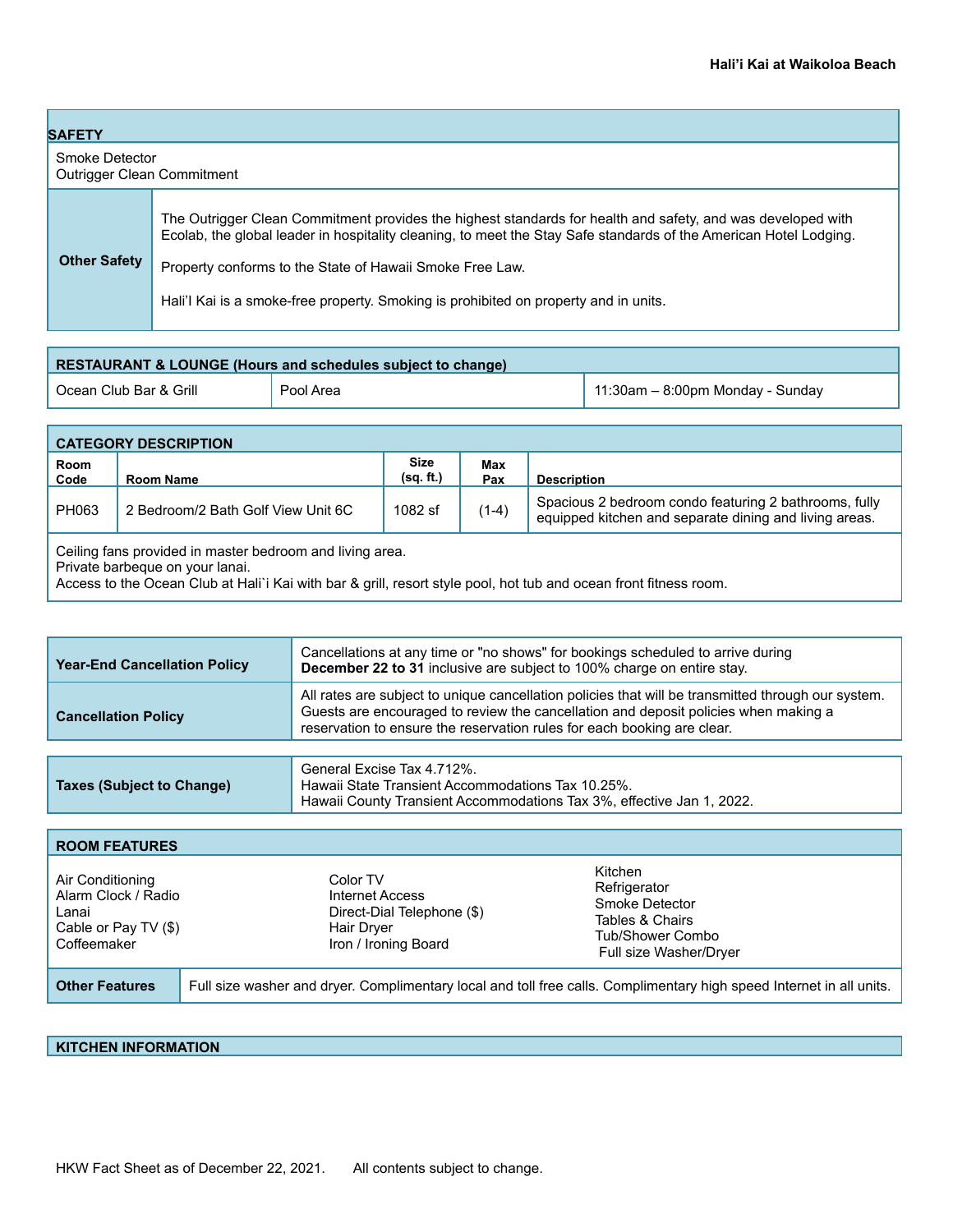### **Hali'i Kai at Waikoloa Beach**

| Stove/Burner<br>Refrigerator<br><b>Cooking Utensils</b><br>Microwave<br>Sink |          | Dishwasher<br>Toaster<br>Rice Cooker<br>Blender                                                   |
|------------------------------------------------------------------------------|----------|---------------------------------------------------------------------------------------------------|
| <b>Minimum Night Requirement</b>                                             | applies. | Two (2) night minimum stay required except for 3-day weekends than a three (3) night minimum stay |

|  |  | Five (5) night minimum stay required for December $22 -$ December 31. |
|--|--|-----------------------------------------------------------------------|
|--|--|-----------------------------------------------------------------------|

| <b>Damage Protection Charge</b> | Effective for new bookings from September 1, 2021, a \$59 Damage Protection Charge covers<br>accidental damages up to \$2,000. One time, per stay charge plus 4.712% General Excise Tax;<br>10.25% Hawaii State Transient Accommodation Tax & effective January 1, 2022 Hawaii County<br>Transient Accommodations Tax 3% collected. |
|---------------------------------|-------------------------------------------------------------------------------------------------------------------------------------------------------------------------------------------------------------------------------------------------------------------------------------------------------------------------------------|
|---------------------------------|-------------------------------------------------------------------------------------------------------------------------------------------------------------------------------------------------------------------------------------------------------------------------------------------------------------------------------------|

| <b>Mandatory Cleaning Charge</b> | All stays are subject to a Mandatory Cleaning Charge of \$314 (2 Bdrm) plus 4.712% General Excise<br>Tax; 10.25% Hawaii State Transient Accommodations Tax & effective January 1, 2022 Hawaii<br>County Transient Accommodations Tax 3%. All charges and taxes subject to change. |
|----------------------------------|-----------------------------------------------------------------------------------------------------------------------------------------------------------------------------------------------------------------------------------------------------------------------------------|
|----------------------------------|-----------------------------------------------------------------------------------------------------------------------------------------------------------------------------------------------------------------------------------------------------------------------------------|

| <b>Accepted Credit Cards</b> |
|------------------------------|
| <b>American Express</b>      |
| Mastercard<br>Visa           |
| <b>BC Korean Cc</b>          |
| China Union Pay              |
| Diners Club<br>Discover Card |
| JCB.                         |
|                              |

| <b>GDS</b> |               |
|------------|---------------|
| Galileo    | 92213         |
| Worldspan  | <b>KWB</b>    |
| Sabre      | 3572          |
| Amadeus    | <b>KOAKWB</b> |
| Chain Code | ΟR            |

# **DRIVING DIRECTIONS**